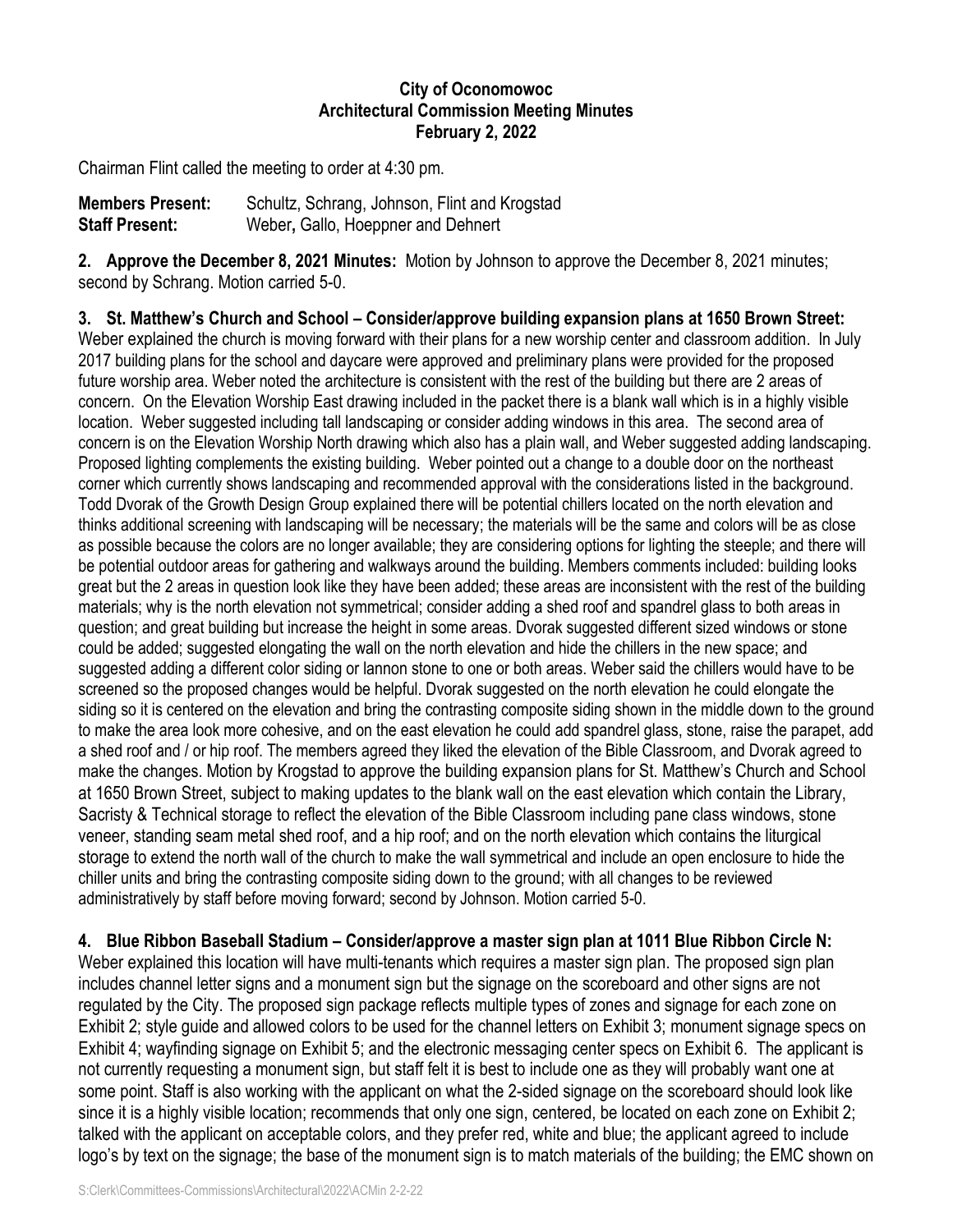Exhibit 6 would outface the ballpark and is an opportunity for community events only and tourism; and allow staff to approve the EMC in the monument sign. Weber recommended approval with considerations noted in the background. Brad Hubbard and Nick Mason of Innovative Signs Inc. provided color samples for the proposed signage and explained how the channel letters would be mounted using a slim raceway painted to match. Members suggested they consider adding DockHound blue from the logo as one of the colors to be included in the sign plan; believes the lower zones on the buildings where 2 zones are shown on Exhibit 2 should not have signage as it is excessive; should center signage over a doorway; has an issue with raceway letters; and questioned if the owner is considering off-premises signage. Gallo gave examples of what some of the signs could be that are shown on Exhibit 2 and thought the owner is trying to get a lot of sponsorship for the park; the members could be more restrictive; and raceway lettering is allowed in other areas of the city. Weber noted the applicant hasn't asked for off-premises signage but if they want it, they will have to come back to AC for approval. Motion by Johnson to approve the master sign plan for Blue Ribbon Baseball Stadium at 1011 Blue Ribbon Circle N, with the following recommendations: On Exhibit 2, allow only one upper and one (lower sign zone 2) on the NE Upper Sign Zone; one upper and the 2 inside (lower sign zones 2 and 3) of the SE Upper Sign Zone; staff's recommendations shown in the background; and the inclusion of DockHound blue to the master color palette; second by Schultz. Motion carried 5-0.

## **5. City of Oconomowoc Landscape Supply Storage Bins - Consider/approve building plans at 329 W.**

**Jefferson Street:** Weber explained the proposed structure will be located next to the cold storage building for outdoor storage of landscaping materials. The structure is complimentary to the colors and materials of the cold storage building. Weber suggested adding landscaping around the structure to help break up the building. Hoeppner explained currently materials are kept in piles in a parking lot. These bins will house the materials and will make them look better. Members suggested flaring up the edge of the driveway on both ends to keep the materials from falling off the edge when being dumped into the bins; consider replacing the proposed OSB with a more resilient material; and recommend wrapping the top of the walls with metal or remove the top walls and only have the support columns. Motion by Schrang to approve the building plans for the landscape supply storage bins at 329 W. Jefferson Street; second by Johnson. Motion carried 5-0.

**6. City of Oconomowoc Village Green Restrooms - Discuss building plans at 104 E. Wisconsin Avenue:**  Weber explained the members had previously given feedback to the building owner on the design of the building next to the village green (The Etcetera). She provided background on the plans for restrooms on the village green and explained staff worked with the architect on the design and materials. Weber supports the choice of building materials and colors; likes the inclusion of a placemaking space for a City map and area for highlighting city activities; suggested the trellis should be constructed out of Trex materials for durability; windows on the building should be glazed or frosted; update the utility door to something more creative; add signage to indicate the bathroom is public; liked the additional seating but suggested it should not match the adjacent building materials to encourage that it is for the public to use; awnings on the tables should not match the adjacent building; and all venting and HVAC should be screened and painted to match nearby materials. Hoeppner explained the current design includes a utility room which was not included in the previous plans by the architect on the project. The restrooms will be available all year so there needs to be a place for utilities and mechanicals in the building. Hoeppner shared a new idea to rotate the building 90 degrees, move the entrance to the north elevation, reduce the size of the utility room in the middle, and add more room to the south end of the building. Members were concerned with the west elevation and how to improve its look; suggested only having one entrance so its easier for families to navigate; increase the height of the parapet so it matches the adjacent building and help hide mechanicals; change the floor plan to add wall hung toilets and urinal screens; angle the trellis from the parapet over the entry; extend the ADA stall, add a toddler seat and changing table; consider electric wall heaters, no AC, hose bibs, mop sink and ceiling mounted stalls in a phanex anti-graffiti material; consider cantilevering the trellis halfway (5'); and remove benches and plantings. Commissioner Schultz left the meeting at 6:20 pm. Members agreed there needs to be a public restroom sign over the entry; loved the downtown map and event advertising space (to be controlled by VisitOcon staff) being located on the building; and public seating should match the seating currently located on the boardwalk.